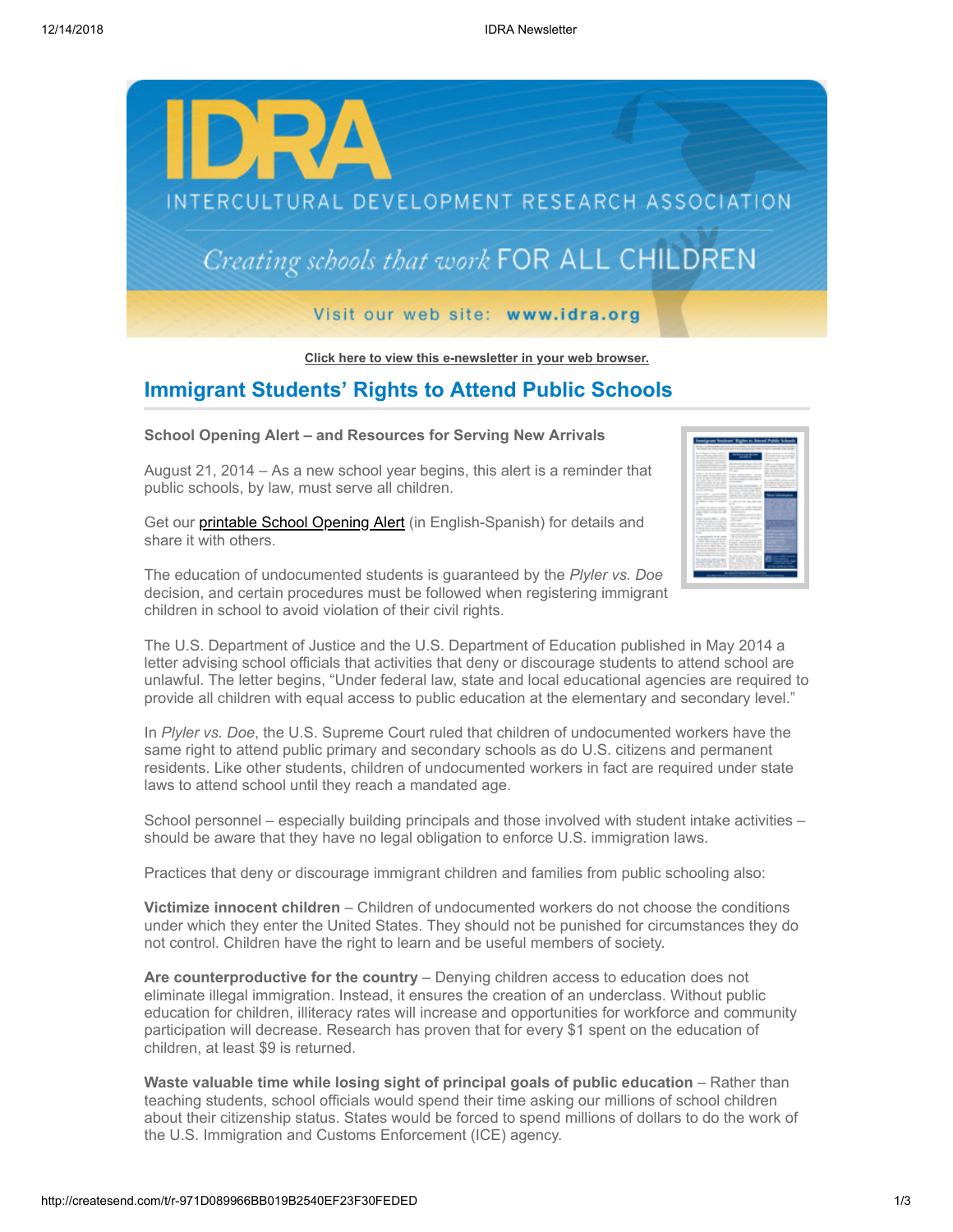#### 12/14/2018 IDRA Newsletter

**Promote misinformation** – Incorrect assumptions and inappropriate figures have been used to blame immigrants and their children for economic problems.

**Encourage racism and discrimination** – In turbulent, financially troubled times, immigration often becomes a focal point of public discourse. Many consider a preoccupation with the immigration status of children of undocumented workers to be a form of discrimination and racism.

As a result of the *Plyler* ruling, public schools may not:

- deny admission to a student during initial enrollment or at any other time on the basis of undocumented status;
- treat a student differently to determine residency;
- engage in any practices to "chill" the right of access to school;
- require students or parents to disclose or document their immigration status;
- make inquiries of students or parents intended to expose their undocumented status; or
- require social security numbers from all students, as this may expose undocumented status.

Students without a social security number should be assigned a number generated by the school. Adults without social security numbers who are applying for a free lunch and/or breakfast program for a student need only state on the application that they do not have a social security number.

The *Family Education Rights and Privacy Act* prohibits schools from providing any outside agency – including the ICE agency – with any information from a child's school file that would expose the student's undocumented status. The only exception is if an agency gets a court order (subpoena) that parents can then challenge. Schools should note that even requesting such permission from parents might act to "chill" a student's *Plyler* rights.

Note as well that schools may not indicate Social Security cards and birth certificates are required before a family can register their child for school. Such practices are in direct violation of *Plyler vs. Doe*. Rather, it should be clear from the beginning that students without a Social Security number should be assigned a number generated by the school. [Get more information](http://idra.createsend1.com/t/r-l-mtkjluy-l-d/).

At IDRA, we are working to strengthen schools to work for all children, families and communities. Help us make this goal a reality for every child; we simply cannot afford the alternatives. Denying children of undocumented workers access to an education is unconstitutional and against the law.

## **Serving Unaccompanied Immigrant Children**

The number of unaccompanied immigrant children arriving from Central America has caused a flurry of media attention, protests, calls for assistance, and political posturing. Unfortunately, much of the attention has been driven by misinformation and rumor. One fact is certain, as stated in the school opening alert, all school-age immigrant children must have access to educational services as required under *Plyler vs. Doe*. And all means all – regardless of immigration, refugee or asylum status. [– Read more](http://idra.createsend1.com/t/r-l-mtkjluy-l-o/)

## **Resources**

See the **letter** from the U.S. Department of Justice and the U.S. Department of Education (May 2014) advising school officials that activities that deny or discourage students to attend school are unlawful.

The Texas Education Agency issued official guidance in an **August** 2014 letter.

Educational Services for Immigrant Children and Those Recently [Arrived to the United States, U.S. Department of Education guidance,](http://idra.createsend1.com/t/r-l-mtkjluy-l-p/) resources and frequently asked questions



[Legal Issues for School Districts Related to the Education of Undocumented Children,](http://idra.createsend1.com/t/r-l-mtkjluy-l-x/) by the National School Boards Association & NEA, 2009

[Listen to IDRA's Classnotes Podcast episode on "Immigrant Children's Rights to Attend Public](http://idra.createsend1.com/t/r-l-mtkjluy-l-m/) Schools."